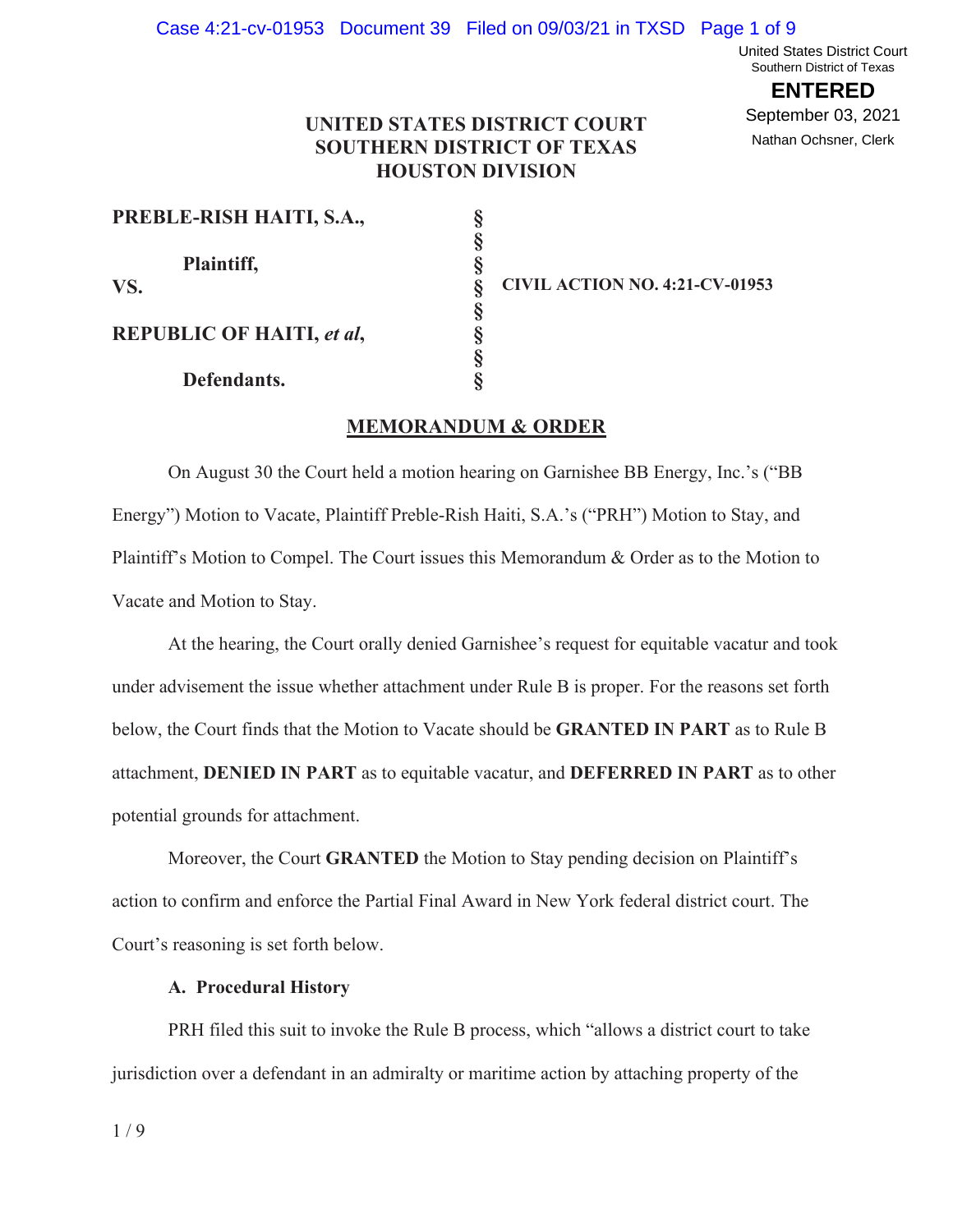#### Case 4:21-cv-01953 Document 39 Filed on 09/03/21 in TXSD Page 2 of 9

defendant." *Malin Int'l Ship Repair & Drydock, Inc. v. Oceanografia, S.A. de C.V.*, 817 F.3d 241, 244 (5th Cir. 2016); *accord* Fed. R. Civ. P. Supp. R. B(1)(a). "The rule has two purposes: to secure a respondent's appearance and to assure satisfaction in case the suit is successful." *Malin*, 817 F.3d at 244. The Court issued a writ of maritime attachment against BB Energy under Rule B, which it subsequently stayed.

BB Energy filed a motion to vacate the attachment, seeking a hearing under Federal Rule of Civil Procedure Supplemental Rule E(4)(f). It provides: "Whenever property is arrested or attached, any person claiming an interest in it shall be entitled to a prompt hearing at which the plaintiff shall be required to show why the arrest or attachment should not be vacated or other relief granted consistent with these rules." The Court previously found that BB Energy has standing to invoke a Rule E(4)(f) challenge to the Rule B attachment given its representation to the court that it has an interest in the property at issue in this proceeding. Doc. 32 at 3 n. 2. However, it has not decided whether the Rule B attachment was proper. The Court now reaches the merits of Garnishee's Rule  $E(4)(f)$  challenge.

#### **B. Equitable Vacatur**

Garnishee petitioned the Court for equitable vacatur. A district court has equitable discretion to vacate an attachment. *Aqua Stoli Shipping Ltd. v. Gardner Smith Pty Ltd.*, 460 F.3d 434, 445 (2d Cir. 2006), *abrogated on other grounds by Shipping Corp. of India Ltd. v. Jaldhi Overseas Pte Ltd.*, 585 F.3d 58 (2d Cir. 2009). While the scope of the district court's equitable vacatur power has not been defined by the United States Supreme Court or the Fifth Circuit, the Second Circuit has held that equitable vacatur is appropriate under any of the following conditions: "1) the defendant is subject to suit in a convenient adjacent jurisdiction; 2) the plaintiff could obtain *in personam* jurisdiction over the defendant in the district where the plaintiff is located; or 3) the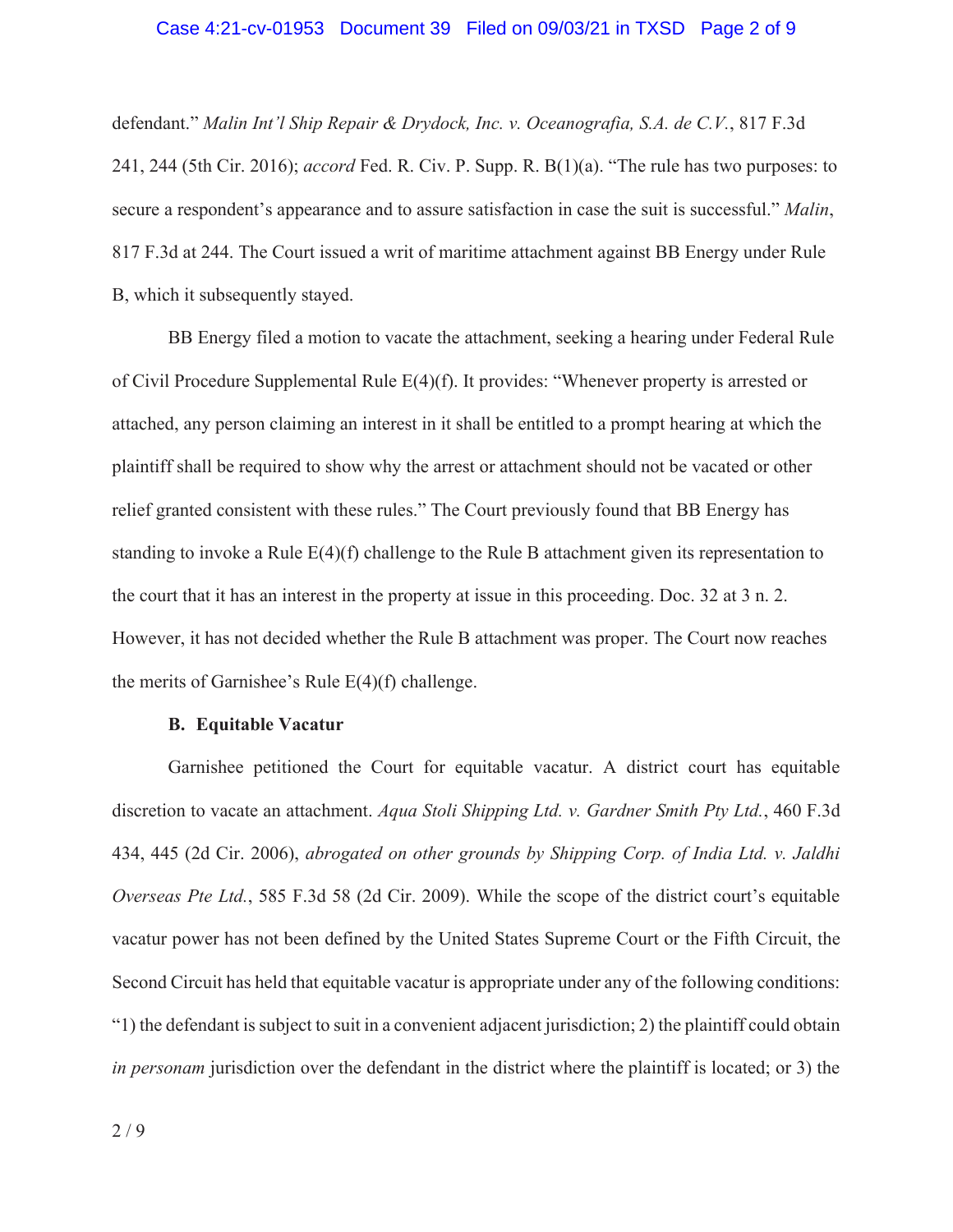### Case 4:21-cv-01953 Document 39 Filed on 09/03/21 in TXSD Page 3 of 9

plaintiff has already obtained sufficient security for the potential judgment, by attachment or otherwise." *Id.* The Second Circuit held that the defendant bore the burden to establish any equitable grounds for vacatur. *See id.* at 445 n.5. Although the Fifth Circuit has not expressly adopted the equitable vacatur test, "[m]any district court cases in the Fifth Circuit have adopted and/or applied the Second Circuit's test for the vacatur of an attachment." *Agrocooperative Ltd. v. Sonangol Shipping Angola (Luanda) Limitada*, No. H-14-1707, 2015 WL 138114, at \*5 (S.D. Tex. Jan. 8, 2015) (collecting cases).

Garnishee argues that each potential ground for equitable vacatur is present here. The Court disagrees. First, the Second Circuit clarified in *Aqua Stoli* that vacatur based on "adjacent jurisdiction" or "convenience" is narrowly circumscribed:

*A district court may vacate a maritime attachment only if the defendant would be subject to an* in personam *lawsuit in a jurisdiction adjacent to the one in which the attachment proceedings were brought. An "across the river" case where, for example, assets are attached in the Eastern District but the defendant is located in the Southern District is a paradigmatic example of a case where an attachment should be vacated. It is less clear to us that a district court could vacate an attachment on convenience grounds where the adjacent district is more remote and therefore less obviously "convenient" to the Plaintiff.*

460 F.3d at 444. *See also First Am. Bulk Carrier Corp. v. Van Ommeren Shipping (USA) LLC*, 540 F. Supp. 2d 483, 485 (S.D.N.Y. 2008) ("[T]he "adjacent district" is generally viewed as one of another federal court within the same state (such as the Eastern District to the Southern District of New York), not one in a different state, even if the two states are adjacent."). Therefore, the Court concludes that this District is not "adjacent" to New York state or federal courts.

 As to the second potential ground for equitable vacatur—"the plaintiff could obtain *in personam* jurisdiction over the defendant in the district where the plaintiff is located" (emphasis added)—Garnishee notes that both PRH and Defendants Republic of Haiti and Bureau De Monétisation De Programmes D'aide Au Développement (collectively "BMPAD") are located in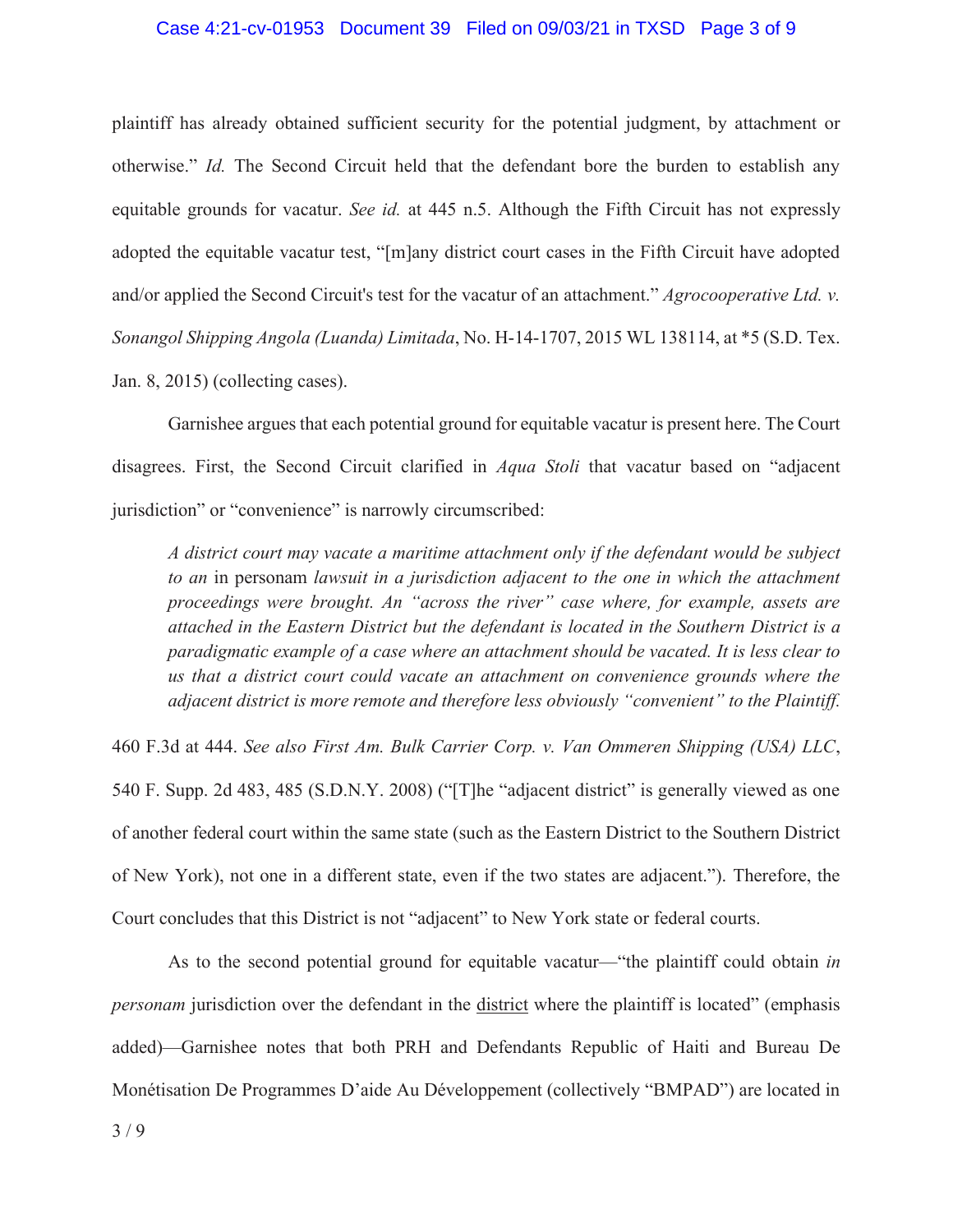Haiti. This is unavailing because Haiti is not a U.S. federal judicial district.

 Regarding the third enumerated ground—the plaintiff has already obtained sufficient security for the potential judgment—Garnishee correctly notes that PRH has already obtained nearly \$30 million in security in the Southern District of New York. Defendants in that case, however, are vigorously contesting the attachment and may win their motion to vacate.

Thus, Garnishee's arguments for equitable vacatur based on the Second Circuit's test in *Aqua Stoli* are unconvincing.<sup>1</sup> Plaintiff's request for equitable vacatur is denied.

### **C. Rule B Attachment**

Garnishee additionally sought vacatur of attachment under Rule B based on its argument that the contracts between Plaintiff and Defendants were not maritime in nature and thus not subject to Rule B. Plaintiff counters that the contracts are indeed maritime given the number and specificity of provisions regarding transport by sea.

Under Rule  $E(4)(f)$  (and Rule B), "an attachment should issue only if a plaintiff establishes four factors: (1) that the plaintiff has a valid *prima facie* admiralty claim against the defendant; (2) that the defendant cannot be found within the district; (3) that the defendant's property may be found within the district; and (4) that there is no statutory or maritime law bar to the attachment." *Williamson v. Recovery Ltd. P'ship*, 542 F.3d 43, 51 (2d Cir. 2008). BB Energy has challenged the attachment on two grounds under this Rule: first, that the contracts underlying PRH's claims are not maritime in nature (and therefore do not satisfy prong one above), and second, that PRH has failed to show that the underlying arbitration provision is enforceable.

BB Energy's latter argument fails because a garnishee only has standing to challenge the

<sup>1</sup> Plaintiff also argued in its reply that *Aqua Stoli* established that the defendant (here, BMPAD), rather than the garnishee, bears the burden of substantiating equitable grounds for vacatur. Thus, Plaintiff argues, BB Energy has no standing to raise issues related to equitable vacatur. The Court need not decide whether Garnishee has standing to argue for equitable vacatur because, regardless, none of the enumerated grounds is present here.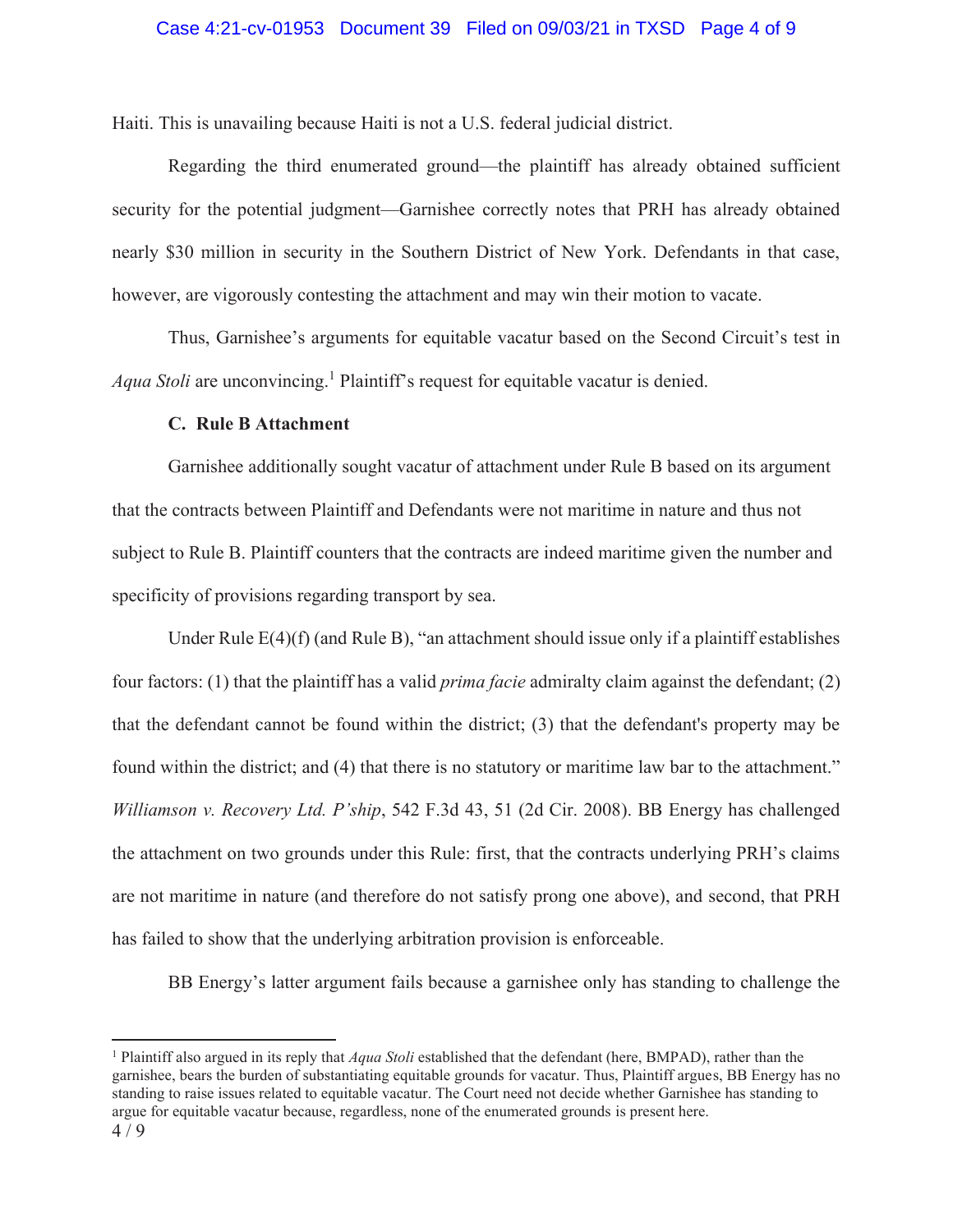### Case 4:21-cv-01953 Document 39 Filed on 09/03/21 in TXSD Page 5 of 9

validity of the attachment of property in its hands, not the sufficiency of the underlying action. *See Drew Ameroid Int'l v. M/V Green Star*, 651 F. Supp. 1056, 1058–59 (S.D.N.Y. 1988) ("NIAC, as garnishee, has no standing to move to dismiss their respective complaints against Kukje, or to obtain summary judgment in respect of the underlying merits of their claims against Kukje.").

Thus, the only issue in reviewing the validity of a Rule B attachment here is whether the contracts were "maritime in nature" and would therefore provide a basis for asserting admiralty jurisdiction under 28 U.S.C. § 1333. *Williamson*, 542 F.3d at 49. A Supreme Court case and three Fifth Circuit cases guide the Court on this issue. First, in *Norfolk S. Ry. Co. v. Kirby*, 543 U.S. 14, 24 (2004), the Supreme Court held that a set of contracts was maritime in nature "because their primary objective [was] to accomplish the transportation of goods by sea." In that case, the contracts at issue were bills of lading, which record that a carrier has received goods from the party who wishes to ship them, state the terms of carriage, and serve as evidence of the contract for carriage. *Id.* at 18–19. The bills designated the loading port, discharge port, and ultimate destination for delivery. *Id.* at 19.

 In 2010, the Fifth Circuit decided *Alphamate Commodity GMBH v. CHS Europe SA*, 627 F.3d 183 (5th Cir. 2010), in which the plaintiff sought a Rule B attachment on a shipment of corn. The contracts contemplated that the plaintiff would ship the grain via sea transport and include the term "CFR" (Cost and Freight), meaning that the plaintiff was responsible for arranging and paying for transport. *Id.* at 186. The plaintiff contended that paying for the ship's demurrage was a maritime obligation, so the contracts themselves were maritime. Citing *Kirby*, the court rejected that argument and held that the contracts were not maritime in nature because the "primary subject matter of the ... contracts [was] the sale of grain," and "sea transport [was] incidental to accomplishing that purpose." *Id.* at 187. The court also held that neither was the contract a mixed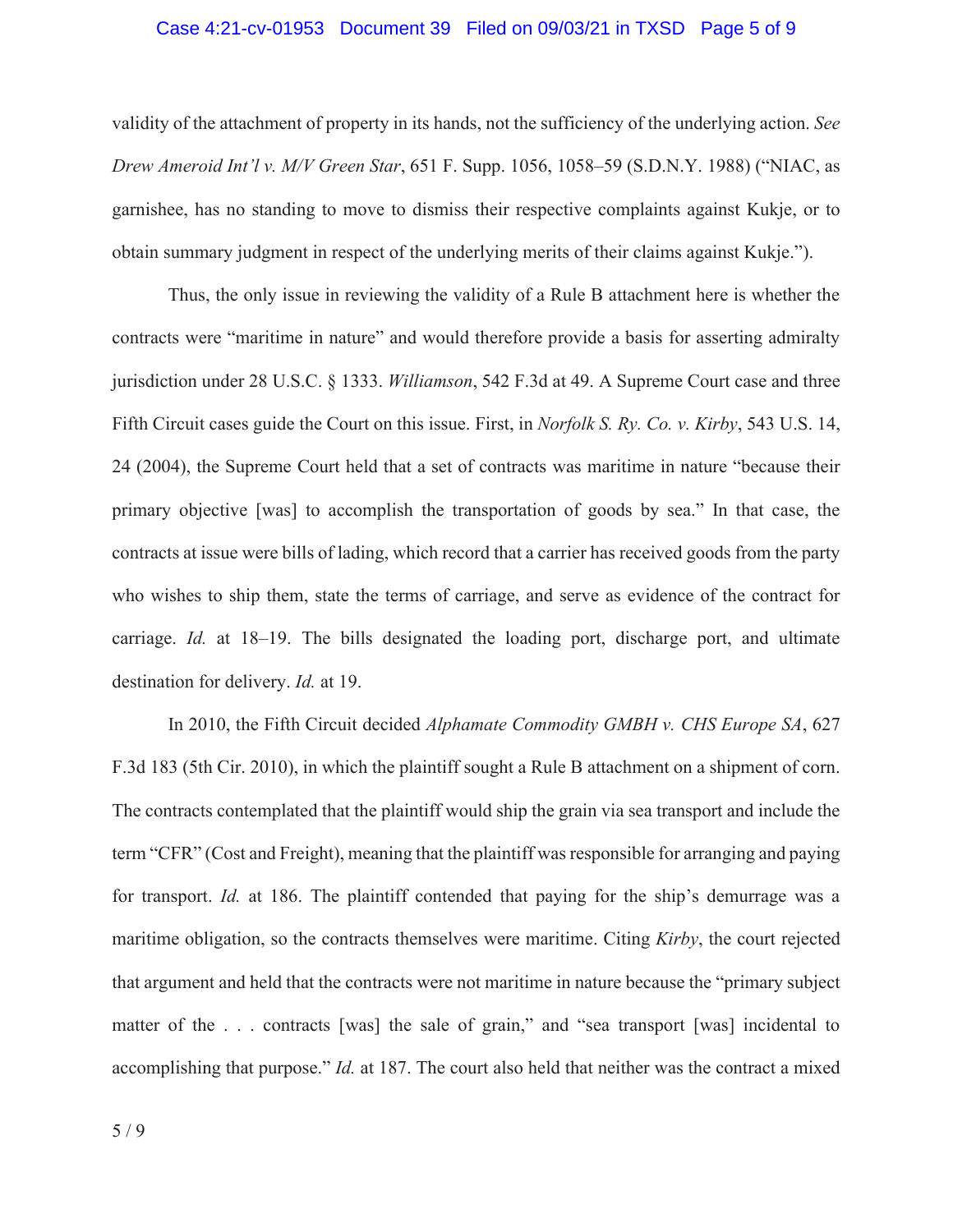### Case 4:21-cv-01953 Document 39 Filed on 09/03/21 in TXSD Page 6 of 9

contract—i.e., one containing both maritime and non-maritime elements—because the demurrage claims were not severable from the sale of goods. The court, therefore, could not exercise maritime jurisdiction over any portion of the contract dispute. *Id.* at 188. It summarized: "In order to be considered maritime, there must be a direct and substantial link between the contract and the operation of the ship, its navigation, or its management afloat, taking into account the needs of the shipping industry, for the very basis of the constitutional grant of admiralty jurisdiction was to ensure a national uniformity of approach to world shipping." *Id.* at 187.

More recently, in *In re Larry Doiron, Inc.*, the Fifth Circuit established a simplified, twoprong test for determining whether a contract is maritime in nature. It asks (1) whether the contract is one to provide services to facilitate the drilling or production of oil and gas on navigable waters, and (2) if so, whether the contract provides or the parties expect that a vessel will play a substantial role in the completion of the contract. 879 F.3d 568, 576 (5th Cir. 2018). The Fifth Circuit later provided gloss on the *Doiron* test in the non-oil-and-gas context, holding that "[t]o be maritime, a contract (1) must be for services to facilitate activity on navigable waters and (2) must provide, or the parties must expect, that a vessel will play a substantial role in the completion of the contract." *Barrios v. Centaur, LLC*, 942 F.3d 670, 678 (5th Cir. 2019) (internal quotations and modifications omitted).

BB Energy's argument is straightforward: the underlying contracts between Plaintiff and Defendants are not maritime in nature since the primary objective of the contracts was the sale of goods (specifically, petroleum) to Haiti. Therefore, the contracts' "primary objective" was not "to accomplish the transportation of goods by sea," *see Alphamate*, 627 F.3d at 187 (quoting *Kirby*, 543 U.S. at 24), nor were the contracts "for services to facilitate activity on navigable waters," *see Barrios*, 942 F.3d at 678.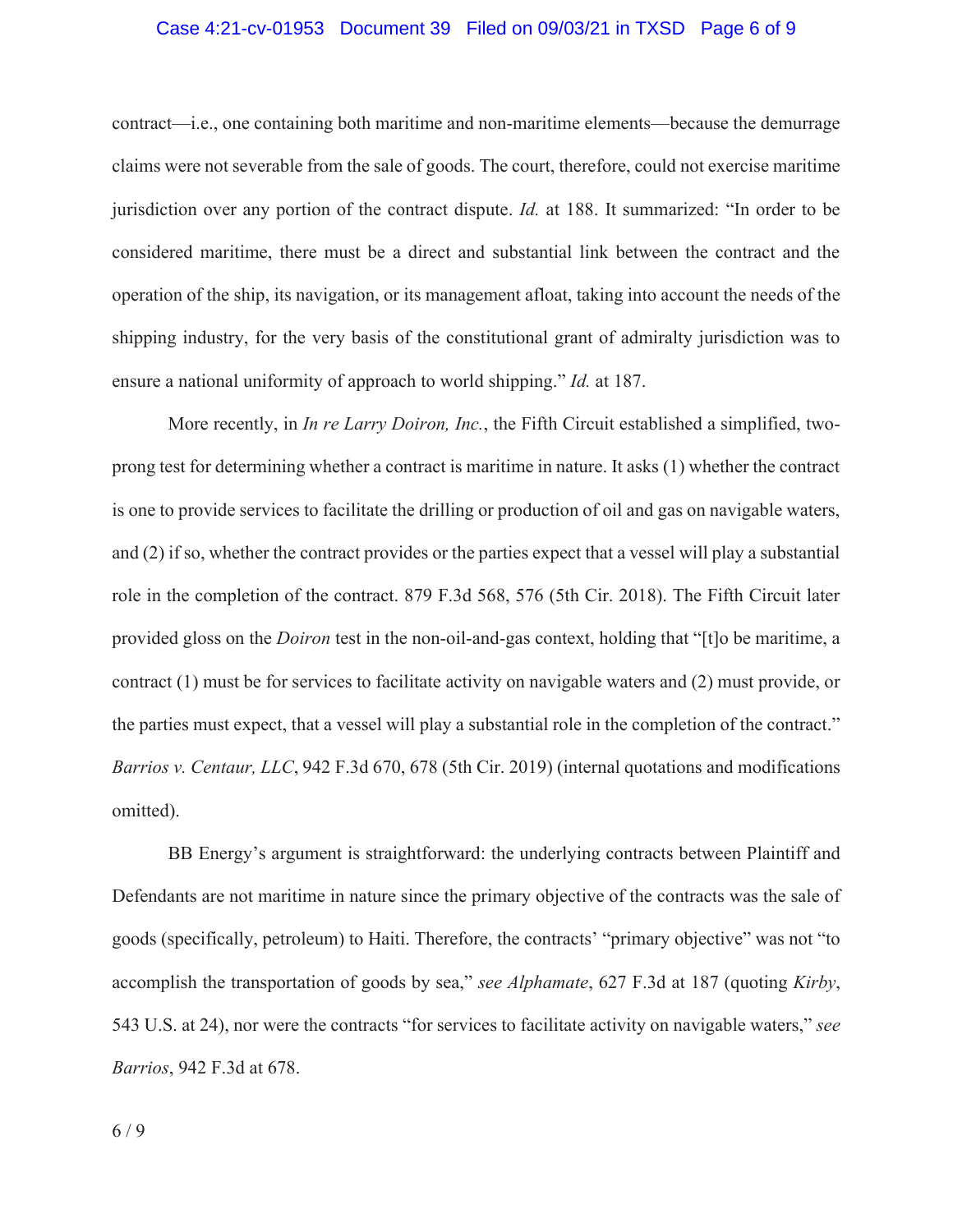### Case 4:21-cv-01953 Document 39 Filed on 09/03/21 in TXSD Page 7 of 9

PRH, on the other hand, asserts that the contracts at issue contain so many specific provisions relating to the details of shipping—in contrast to ordinary contracts for the sale of goods—that sea transport was the central purpose of the contracts, making it proper to characterize them as maritime. Plaintiff points out, for example, that the contracts require it to charter vessels, ensure compliance with maritime laws, agree to be bound by bills of lading, pay agency fees, ensure cargo loading occurred timely, and perform inspections at loading and discharge, among other provisions. Thus, PRH asserts, there is a "direct and substantial link between the contract and the operation of the ship, its navigation, or its management afloat, taking into account the needs of the shipping industry." *Alphamate*, 627 F.3d at 187. PRH further argues that, under *Barrios*, the contracts are "for services to facilitate activity on navigable waters," even if those services were in furtherance of shipping goods. 942 F.3d at 678.

Plaintiff supports its contentions with *Agribusiness United DMCC v. Blue Water Shipping Co.*, 2018 WL 1468160 (E.D. La. Mar. 26, 2018). The district court in that case, citing *Alphamate*, found that a contract was maritime in nature because the defendant's contractual responsibilities included "securing all necessary inspections, approvals, bills of lading, and certificate for the Plaintiff's cargo." It stated that "contracts essentially for the preparation of cargo for sea transport may constitute maritime contracts." Thus, the plaintiffs had "met their burden of establishing a substantial link between the contract and the operation of the ship in transporting Plaintiffs' goods," and the court exercised its admiralty jurisdiction accordingly. *Id.* at \*10–11.

This is a close question, but the Court finds Garnishee's argument the more persuasive. The case on which Plaintiff relies, *Agribusiness*, is distinguishable in that the contract at issue in that case was specifically to arrange services for cargo to be loaded onto a vessel. It was not between a seller and buyer, like the contracts here. Further, *Agribusiness* bases its reasoning on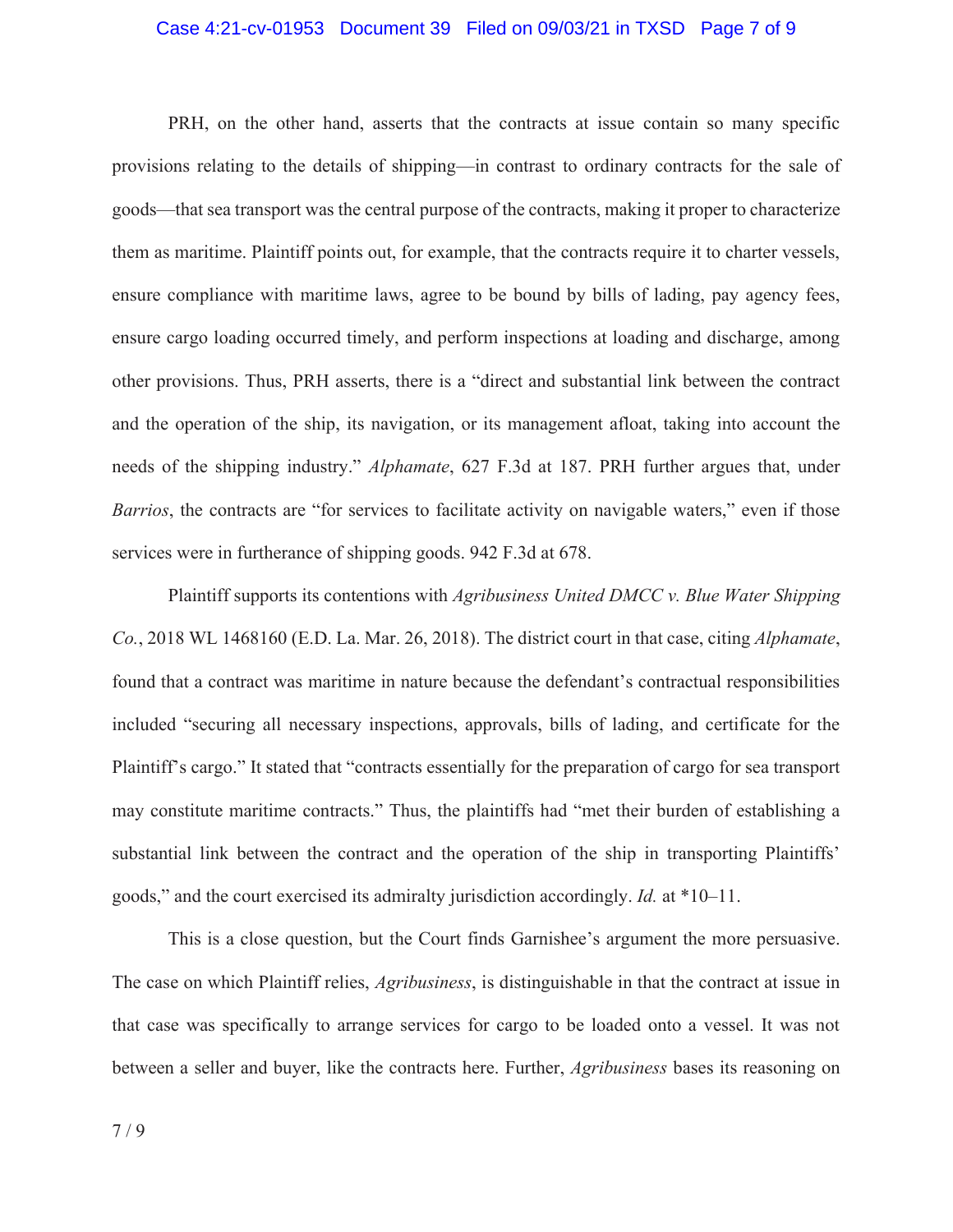### Case 4:21-cv-01953 Document 39 Filed on 09/03/21 in TXSD Page 8 of 9

*Alphamate*. As another court in this District recently observed, though the Fifth Circuit has not specifically overturned *Alphamate*, the *Doiron* two-part test now appears to control the analysis for classifying a contract as maritime in this Circuit. *Centurion Bulk Pte Ltd v. Nustar Energy Servs.*, Inc., No. CV H-19-931, 2020 WL 8368319, at \*1 n. 1 (S.D. Tex. Mar. 24, 2020) (citing *Centaur*, 942 F.3d at 678; *In re Crescent Energy Servs., LLC*, 896 F.3d 350, 358 (5th Cir. 2018)). The *Centurion* court found that a brokerage agreement involving the sale of bunker fuel where title was to pass at a docked barge was not maritime in nature because (1) it did not include delivery by sea, and (2) its principal objective was the sale of goods, rather than services to facilitate activity on navigable waters. While the contracts in this case indisputably involved delivery by sea, unlike in *Centurion*, such delivery is necessarily premised on the purchase of petroleum from PRH. Despite the contracts' specific provisions regarding sea-based delivery, the Court concludes that the basic purpose of the contracts here is to accomplish the sale of oil to Haiti.

Thus, the contracts are not "for services to facilitate activity on navigable waters," as *Barrios* requires for maritime contracts. Because the contracts are not maritime in nature, Plaintiff has no valid *prima facie* admiralty claim against Defendants, and attachment under Rule B would be improper.

#### **D. Motion to Stay In Light Of Possible Alternative Grounds For Attachment**

While the Court now grants BB Energy's Motion to Vacate as to Rule B attachment, PRH argues that the New York Convention, as incorporated by Chapter Two of the Federal Arbitration Act ("FAA"), may provide alternative grounds for attachment. Article VI of the New York Convention, of which Haiti is a signatory, "authorizes the courts of each participating country to require other signatory countries to provide 'suitable security' upon seeking to set aside or suspend an award rendered within its jurisdiction." *International Ins. v. CAJA NAC. De Ahorro Y Ceguro*,